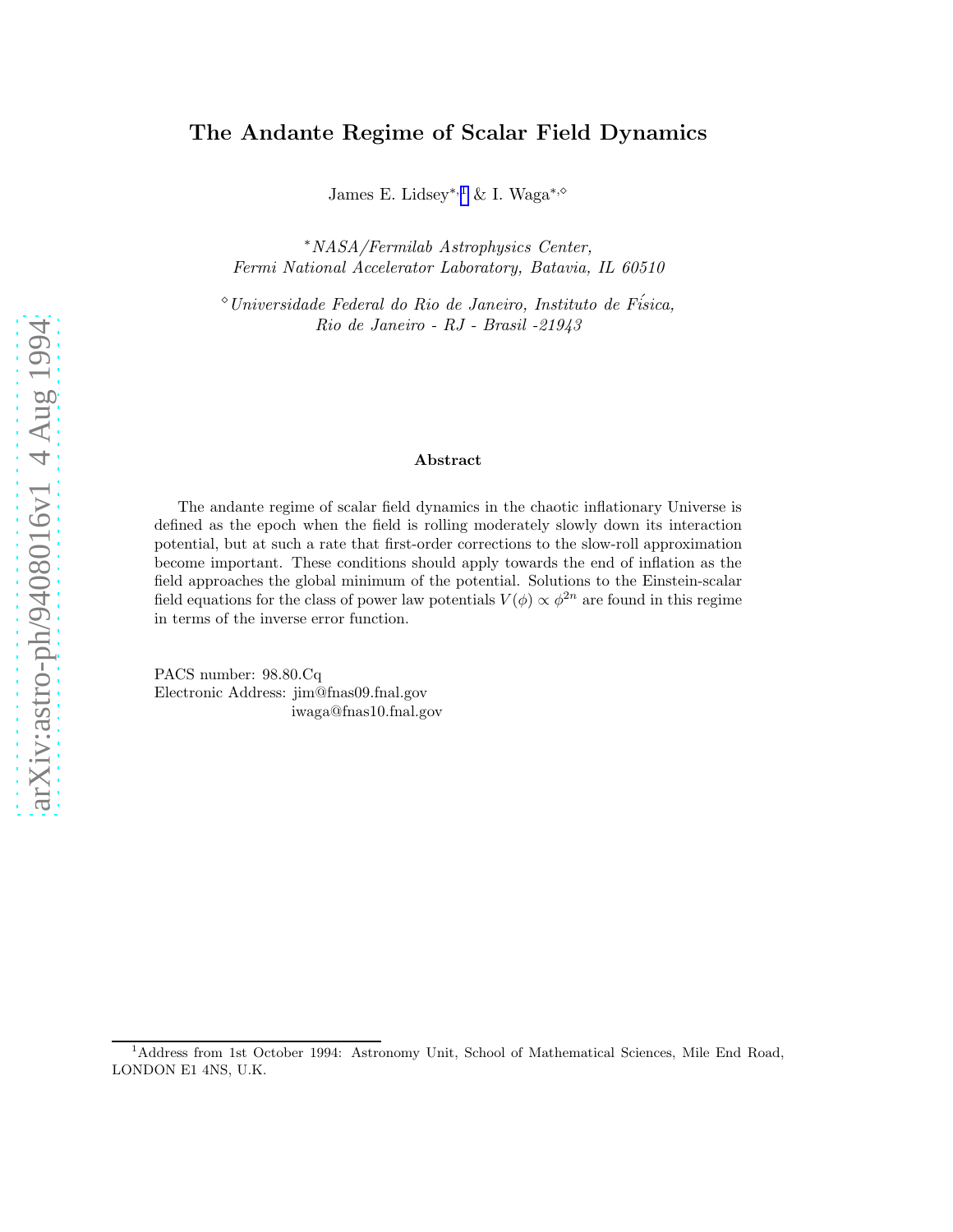### 1 Introduction

A study of the evolution of self-interacting scalar fields in the early Universe is important for a number of reasons. Firstly, in addition to offering a possible resolution to some of the fundamental problems of the hot big bang model, the inflationary scenario provides a causal mechanism for generating adiabatic density perturbations [\[1\]](#page-8-0). These may produce anisotropies in the cosmic microwave background and act as a seed for galaxy formation via gravitational instability. During inflation the Universe is dominated by the potential energy  $V(\phi)$  associated with the self-interactions of a quantum scalar field  $\phi$ . If the field is initially displaced from the global minimum of the potential and the potential is sufficiently flat, the scalar field will evolve very slowly towards the true vacuum state. The potential therefore behaves as an effective cosmological constant and introduces a negative pressure into the Universe that drives the accelerated expansion. Secondly, many natural extensions to General Relativity may be expressed in terms of Einstein gravity minimally coupled to a self-interacting scalar field after a suitable conformal transformation on the metric tensor. Two classes of theory that have received much attention in recent years are scalartensor theories of gravity and higher-order theories, where the gravitational lagrangian is an analytic function of the Ricci scalar R.

However, only a limited number of exact solutions to the isotropic Einstein-scalar field equations have been found to date. These have recently been classified by Barrow in terms ofthe potential  $V = V_0 \phi^N \exp(A\phi^M)$ , where  $\{V_0, A, M, N\}$  are constants [[2](#page-8-0)]. Special cases include  $V = constant$  corresponding to exponential expansion, power-law inflation from anexponential potential  $(N = 0, M = 1)$  [[3](#page-8-0), [5,](#page-8-0) [6, 7](#page-9-0)] and intermediate inflation from a combination of power-law potentials  $(N < 0, M = 0)$  [\[4,](#page-8-0) [8\]](#page-9-0). Solutions corresponding to potentials leading to hybrid inflation[[9](#page-9-0)] have been presented in Refs. [\[10](#page-9-0), [11](#page-9-0)] and exact solutions have also been found for hyperbolic and trigonometric potentials[[12](#page-9-0), [13](#page-9-0)].

Consequently, it is common practice to invoke the *slow-roll* approximation. This assumes that the kinetic energy of the scalar field is negligible relative to its potential energy and that the dominant term in the scalar field equation is due to friction arising from the expansion of the Universe. The system is therefore reduced to a set of coupled, first-order differential equations. The slow-roll approximation is usually valid during the initial stages of the inflationary expansion, but as the field rolls towards the minimum, the approximation inevitably breaks down at some point. Moreover, inflation arises whenever the strong energy condition is violated and this does not necessarily require the slow-roll approximation to be valid.

Therefore, it is important to develop analytical techniques that allow deviations from the slow-roll regime to be accounted for and in this paper we discuss how this may be achieved. After summarizing the general features of scalar field dynamics in Sec. II, we illustrate how corrections to the slow-roll approximation may be included in Sec. III and we derive the corresponding field equations. In Sec. IV these equations are solved in parametric form for the class of power law potentials  $V(\phi) \propto \phi^{2n}$  in terms of the inverse error function. The rapid increase in the scale factor during inflation is naturally explained by using the properties of this function.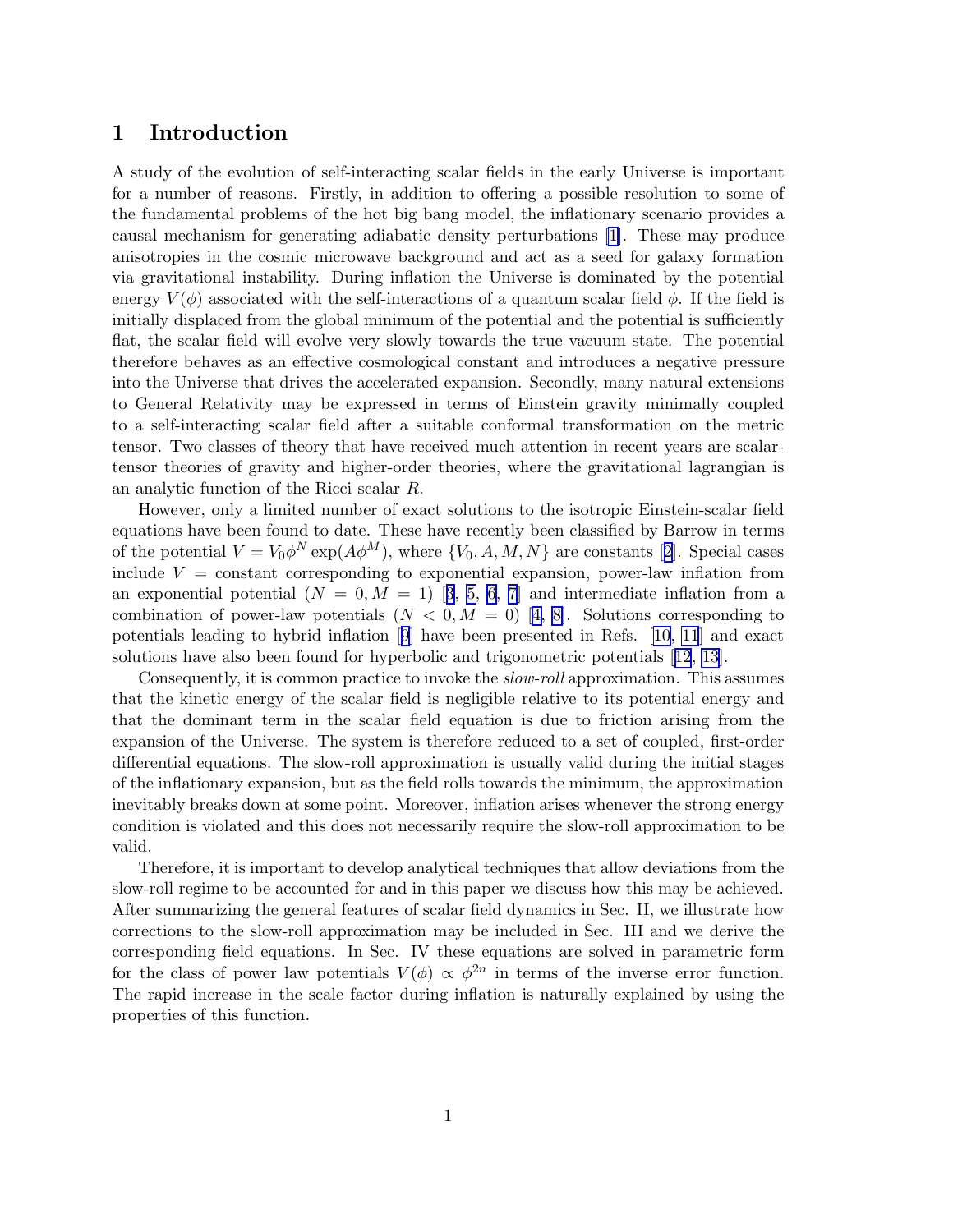#### <span id="page-2-0"></span>2 Scalar Field Dynamics

Considerable progress in determining scalar field dynamics has been made recently by treating the scalar field as the dynamical variable, since this reduces the field equations to a set of first-order, non-linear differential equations [\[4](#page-8-0), [5,](#page-8-0) [6, 13](#page-9-0), [14](#page-9-0), [15\]](#page-9-0). The four-dimensional action for Einstein gravity minimally coupled to a self-interacting scalar field is

$$
S = \int d^4x \sqrt{-g} \left[ \frac{R}{2\kappa^2} - \frac{1}{2} (\nabla \phi)^2 - V(\phi) \right],\tag{1}
$$

where  $g \equiv \text{det} g_{\mu\nu}$ ,  $\kappa^2 \equiv 8\pi m_P^{-2}$  and  $m_P$  is the Planck mass. We choose units such that  $c = \hbar = 1$ . If the Universe is spatially isotropic, closed and flat with a world-interval  $ds^2 = -N^2(t)dt^2 + e^{2\alpha(t)}[dx^2 + dy^2 + dz^2]$  and lapse function  $N(t)$ , the Arnowitt-Deser-Misner (ADM) action is

$$
S = \int dt UNe^{3\alpha} \left[ -\frac{3}{\kappa^2} \frac{\dot{\alpha}^2}{N^2} + \frac{1}{2} \frac{\dot{\phi}^2}{N^2} - V(\phi) \right],\tag{2}
$$

where  $U \equiv \int d^3x$  is the comoving volume of the Universe and a dot denotes differentiation with respect to cosmic time t [\[16\]](#page-9-0). The classical Hamiltonian constraint  $\mathcal{H} = 0$  implies that the action satisfies the Hamilton-Jacobi equation

$$
-\frac{\kappa^2}{6}\left(\frac{\partial S}{\partial \alpha}\right)^2 + \left(\frac{\partial S}{\partial \phi}\right)^2 + 2U^2 e^{6\alpha}V(\phi) = 0.
$$
 (3)

The classical dynamics of this model is determined by the real, separable solution

$$
S = -\frac{2}{\kappa^2} U e^{3\alpha} H(\phi),\tag{4}
$$

where  $H(\phi)$  satisfies the differential equation [\[4, 5,](#page-8-0) [6\]](#page-9-0)

$$
\left(\frac{dH}{d\phi}\right)^2 - \frac{3\kappa^2}{2}H^2(\phi) = -\frac{1}{2}\kappa^4 V(\phi). \tag{5}
$$

This equation is equivalent to the 00-component of the Einstein field equations and therefore represents the Friedmann equation. In the conformal gauge  $N = 1$  the momenta conjugate to  $\alpha$  and  $\phi$  are  $p_{\alpha} = \partial S/\partial \alpha = -6\kappa^{-2}Ue^{3\alpha}\dot{\alpha}$  and  $p_{\phi} = \partial S/\partial \phi = Ue^{3\alpha}\dot{\phi}$ , respectively. Substitution of ansatz (4) into these expressions implies that

$$
H(\phi) = \dot{\alpha}, \qquad -\frac{2}{\kappa^2} \frac{dH}{d\phi} = \dot{\phi}
$$
 (6)

and it follows that  $H(\phi)$  is the Hubble expansion parameter expressed as a function of the scalar field  $\phi$ . The general solution to the field equations (5) and (6) may be expressed in terms of quadrature with respect to this function:

$$
\alpha[\phi(t)] = \alpha_i - \frac{\kappa^2}{2} \int_{\phi_i}^{\phi} d\phi' H(\phi', p) \left(\frac{\partial H(\phi', p)}{\partial \phi'}\right)^{-1},\tag{7}
$$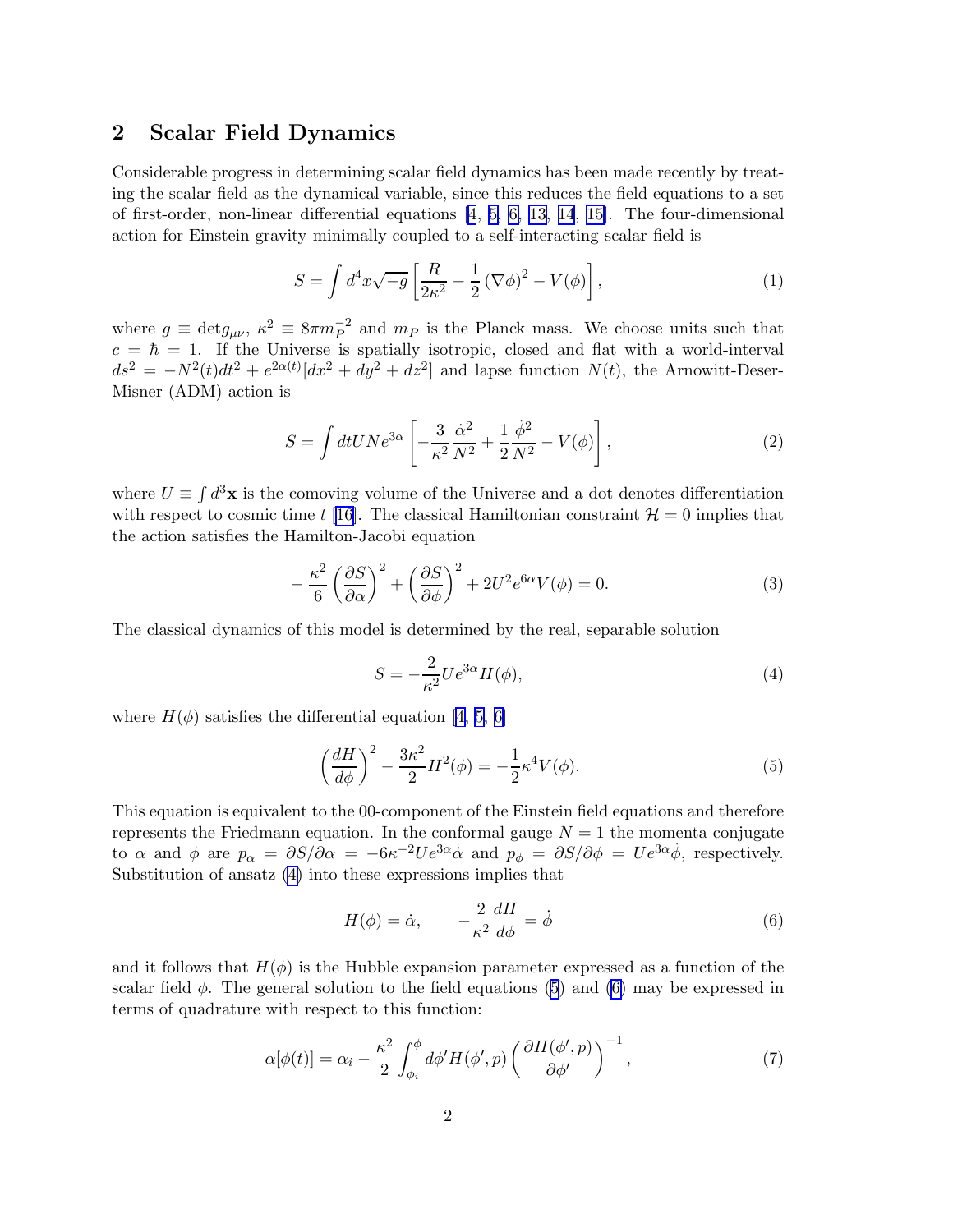<span id="page-3-0"></span>where  $(\alpha_i, \phi_i)$  are arbitrary constants and p is a parameter associated with each solution  $H(\phi, p)$  $H(\phi, p)$  $H(\phi, p)$  of Eq. ([5\)](#page-2-0) [\[5](#page-8-0), [6\]](#page-9-0).

In principle the general path of the Universe in the minisuperspace  $(\alpha, \phi)$  is uniquely determined once the functional form of  $H(\phi)$  is specified and this suggests that it should be be viewed as the fundamental quantity in the analysis. Unfortunately, however, it is rather difficult to find exact solutions to Eq.([5](#page-2-0)) that go beyond the slow-roll approximation. In view of this it has been suggested that one could begin the analysis by specifying  $H(\phi)$ [\[11, 17](#page-9-0)]. An alternative approach is to generate exact solutions by viewing the expansion parameter as the effective time coordinate [\[18](#page-9-0)]. The drawback with these approaches, however, is that the exact solutions do not necessarily correspond to realistic potentials. Moreover, since it is the potential, and not  $H(\phi)$ , that is specified by the particle physics of the model, one should aim to solve the model by specifying the potential. In the next section we show how an approximation to Eq.([5](#page-2-0)) can be made when the slow-roll approximation is not valid.

## 3 Beyond Slow-Roll: The Andante Regime

It proves convenient to introduce the rescaled quantities[[4](#page-8-0)]

$$
u \equiv \left(\frac{\kappa^2}{3}V\right)^{1/2}, \qquad x \equiv \left(\frac{3}{2}\right)^{1/2} \kappa \phi \tag{8}
$$

since Eq.([5](#page-2-0)) then simplifies to

$$
H^2 = (H')^2 + u^2. \tag{9}
$$

Deviations from the slow-roll regime have been analyzed previously by Salopek and Bond [\[5\]](#page-8-0). In order to derive a more accurate solution they substituted the zeroth-order approximation  $H_{(0)} = u$  into the right-hand side of Eq. (9):

$$
H_{(1)}^2 = H_{(0)}^2 \left[ 1 + \left( \frac{d \ln H_{(0)}}{dx} \right)^2 \right] \tag{10}
$$

and further accuracy is achieved by including higher-order terms.

However, deviations from the slow-roll approximation may be studied more quantitatively in terms of the dimensionless parameters

$$
\epsilon \equiv \frac{3\dot{x}^2}{\dot{x}^2 + 9u^2} = 3\left(\frac{H'}{H}\right)^2
$$

$$
\eta \equiv -\frac{\dot{x}}{H\dot{x}} = 3\frac{H''}{H} = \epsilon - \frac{1}{2}\left(\frac{3}{\epsilon}\right)^{1/2} \epsilon'
$$
(11)

and

$$
\xi \equiv 3\frac{H'''}{H'} = \eta - \left(\frac{3}{\epsilon}\right)^{1/2} \eta',\tag{12}
$$

where a prime denotes differentiation with respect to the dimensionless field  $x$  [\[19](#page-9-0)]. For convenience we consider  $\dot{x} > 0$  in this work, which implies that  $\sqrt{\epsilon} = -\sqrt{3}H'/H$ . Modulo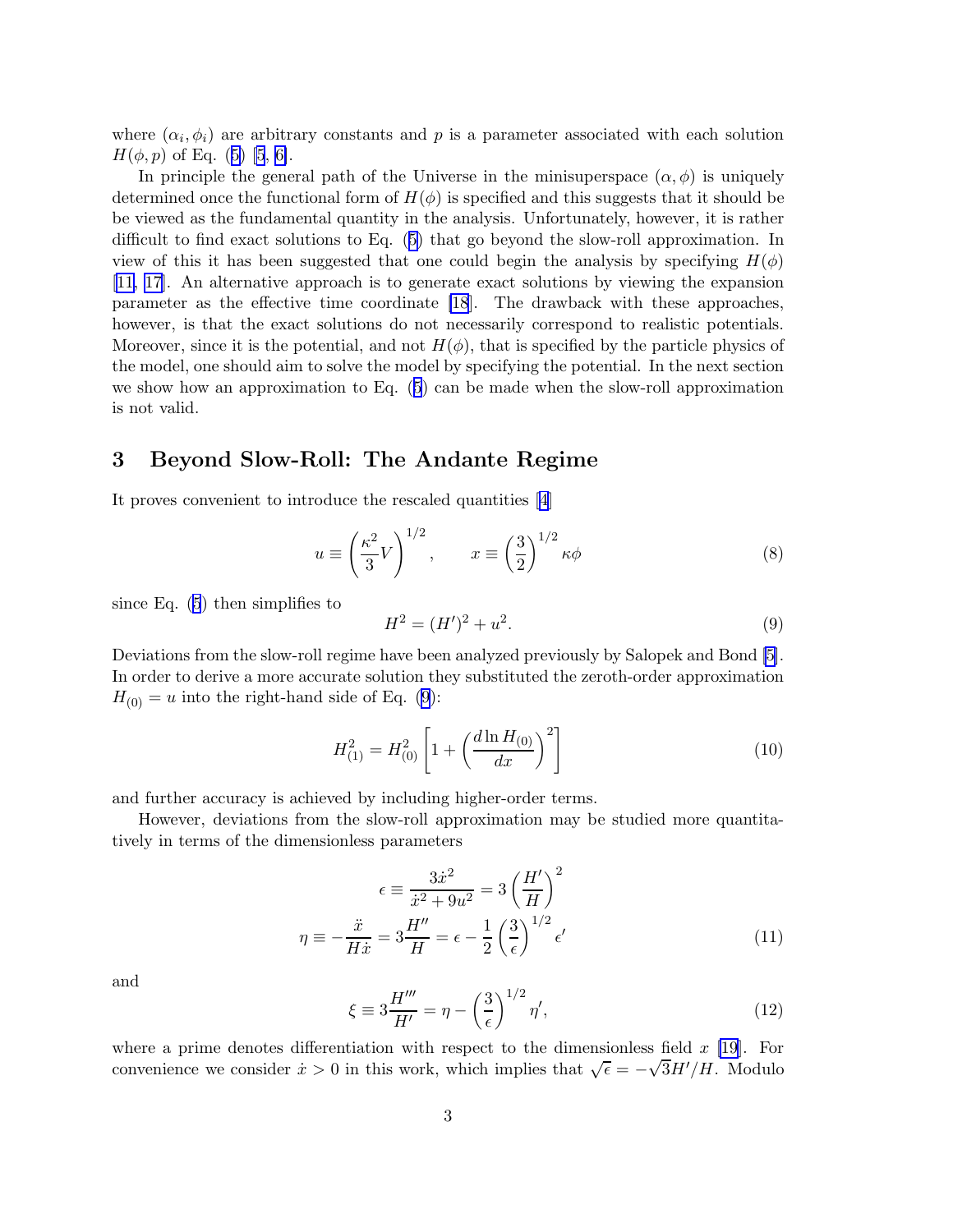<span id="page-4-0"></span>a constant of proportionality,  $\epsilon$  is a measure of the field's kinetic energy relative to its total energy, whilst  $\eta$  measures the field's acceleration relative to the amount of friction acting on it due to the expansion of the Universe. We may therefore refer to these quantities as the *energy* and *friction* parameters, respectively[[12](#page-9-0)]. The slow-roll approximation to scalar field dynamics corresponds to  $\{|\epsilon|, |\eta|, |\xi|\} \ll 1$  and in this regime the energy and friction parameters reduce to the slow-roll parameters introduced in Ref.[[20\]](#page-9-0). It is straightforward to show that inflation occurs if  $\epsilon < 1$  and the end of inflation can be defined precisely by thecondition  $\epsilon = 1$  [[5](#page-8-0), [6](#page-9-0), [17\]](#page-9-0).

Eq. [\(9\)](#page-3-0) can be written in a very illuminating form by introducing the parameter

$$
v \equiv \sqrt{\frac{3}{\epsilon}}, \qquad v' = \frac{\eta}{\epsilon} - 1. \tag{13}
$$

It follows that

$$
\frac{1}{v^2} = \frac{\epsilon}{3} = 1 - \frac{u^2}{H^2}
$$
\n(14)

and differentiation of this equation with respect to  $x$  implies that

$$
\frac{u'}{u} = -\frac{1}{v} + \frac{v'}{v(v^2 - 1)}.\tag{15}
$$

A comparison of Eqs. (13) and (15) implies that the 'steepness' of the potential, as defined by Turner[[21\]](#page-9-0), may now be expressed directly in terms of the energy and friction parameters:

$$
\frac{u'}{u} = -\sqrt{\frac{\epsilon}{3}} \left[ \frac{1 - \eta/3}{1 - \epsilon/3} \right].
$$
\n(16)

The rate of change of steepness in the potential can also be written with these parameters and has the form

$$
\frac{1}{\kappa^2 V} \frac{d^2 V}{d\phi^2} = 3 \left[ \left( \frac{u'}{u} \right)^2 + \frac{u''}{u} \right] = \frac{\eta [1 - \eta/3] + \epsilon [1 - \xi/3]}{3[1 - \epsilon/3]}.
$$
\n(17)

Hence, the first slow-roll condition corresponds to  $u'/u \approx -\sqrt{\epsilon/3} \ll 1$ , i.e.  $H(x) \approx u(x)$ .

We may consider first-order departures from the slow-roll regime by expanding the terms in the square bracket of Eq. (16) to first-order in  $\epsilon$  and  $\eta$ . With the help of Eq. (13) we find

$$
\frac{u'}{u} \approx -\frac{1}{v} + \frac{v'}{v^3} + \mathcal{O}\left(\frac{v'}{v^5}\right) \tag{18}
$$

and the dymanics of the scalar field in this regime of parameter space is then determined by this equation. Eq. (18) may also be derived by expanding the right-hand side of Eq.  $(15)$  as a geometric progression for  $v > 1$ :

$$
\frac{u'}{u} = -\frac{1}{v} + \frac{v'}{v^3} \left( 1 + \frac{1}{v^2} + \frac{1}{v^4} + \dots \right). \tag{19}
$$

It is seen, therefore, that accounting for first-order deviations from the slow-roll regime is equivalent to including the first term in this series.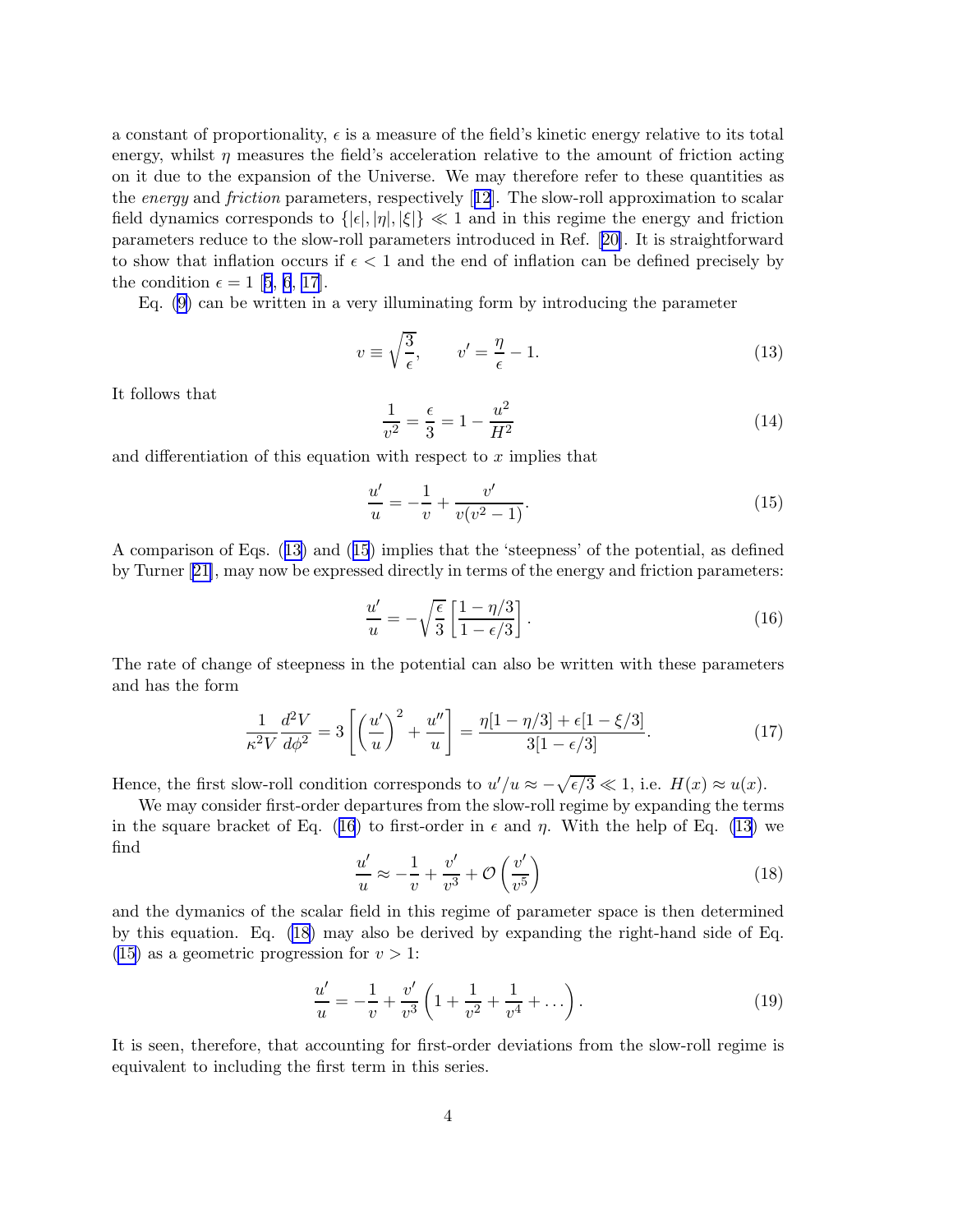<span id="page-5-0"></span>For a specific choice of potential the solution to Eq. [\(18](#page-4-0)) will determine  $v(x)$  and thefunctional form for  $H(x)$  then follows directly from Eq. [\(14\)](#page-4-0). Eq. ([18\)](#page-4-0) describes the dynamics of a scalar field that is evolving moderately slowly down its self-interaction potential but at a sufficiently fast rate that the usual slow-roll approximation is no longer valid. Consequently we refer to this region as the moderately slow, or *andante*, regime of scalar field dynamics<sup>2</sup>. The slow-roll limit corresponds to the regime where the energy and friction parameters are negligible with respect to unity and the andante regime applies when these parameters are small but finite. Expressions for the amplitudes of the scalar and tensor fluctuations when these latter conditions apply have been derived previously by Stewart and Lyth [\[22](#page-9-0)].

An alternative form of Eq.([18\)](#page-4-0) may be derived by viewing the volume of the Universe as the effective dynamical variable. Since the volume is a monotonically increasing function, it is a suitable choice for the 'time' coordinate. It follows from the general solution [\(7](#page-2-0)) that the number of e-foldings of expansion that occur as the scalar field rolls from some initial value  $x_i$  to a value x is given by

$$
\ln a \propto N(x) = \int_{t_i}^{t} dt' H(t') = -\frac{1}{3} \int_{x_i}^{x} dx H(x') \left(\frac{dH(x')}{dx'}\right)^{-1} = \frac{1}{3} \int_{x_i}^{x} dx' v(x').
$$
 (20)

Hence, the ratio  $z/z_i = (a/a_i)^3 = \exp(3N)$  represents the fractional increase in the volume of the universe that occurs when the field rolls from  $x_i$  to x and it follows immediately from the definition([13](#page-4-0)) that

$$
\frac{dx}{dz} = \frac{1}{zv}.\tag{21}
$$

If we now define a new function  $m(z)$ :

$$
m(z) \equiv zx(z), \tag{22}
$$

itcan be shown, after differentiating with respect to z and substituting in Eq.  $(18)$  $(18)$  $(18)$ , that

$$
\frac{dm}{dz} = x + \frac{1}{v} \tag{23}
$$

and

$$
m\frac{d^2m}{dz^2} = -x\frac{u'}{u}.\tag{24}
$$

We shall show in the following section that Eq. (24) is exactly solvable when the potential is given by  $V(\phi) \propto \phi^{2n}$ .

<sup>&</sup>lt;sup>2</sup>Similarly the slow-roll regime could be referred to as the 'largo' regime, whilst the epoch after inflation that arises when the field undergoes rapid oscillations about the minimum would represent the 'allegro' regime.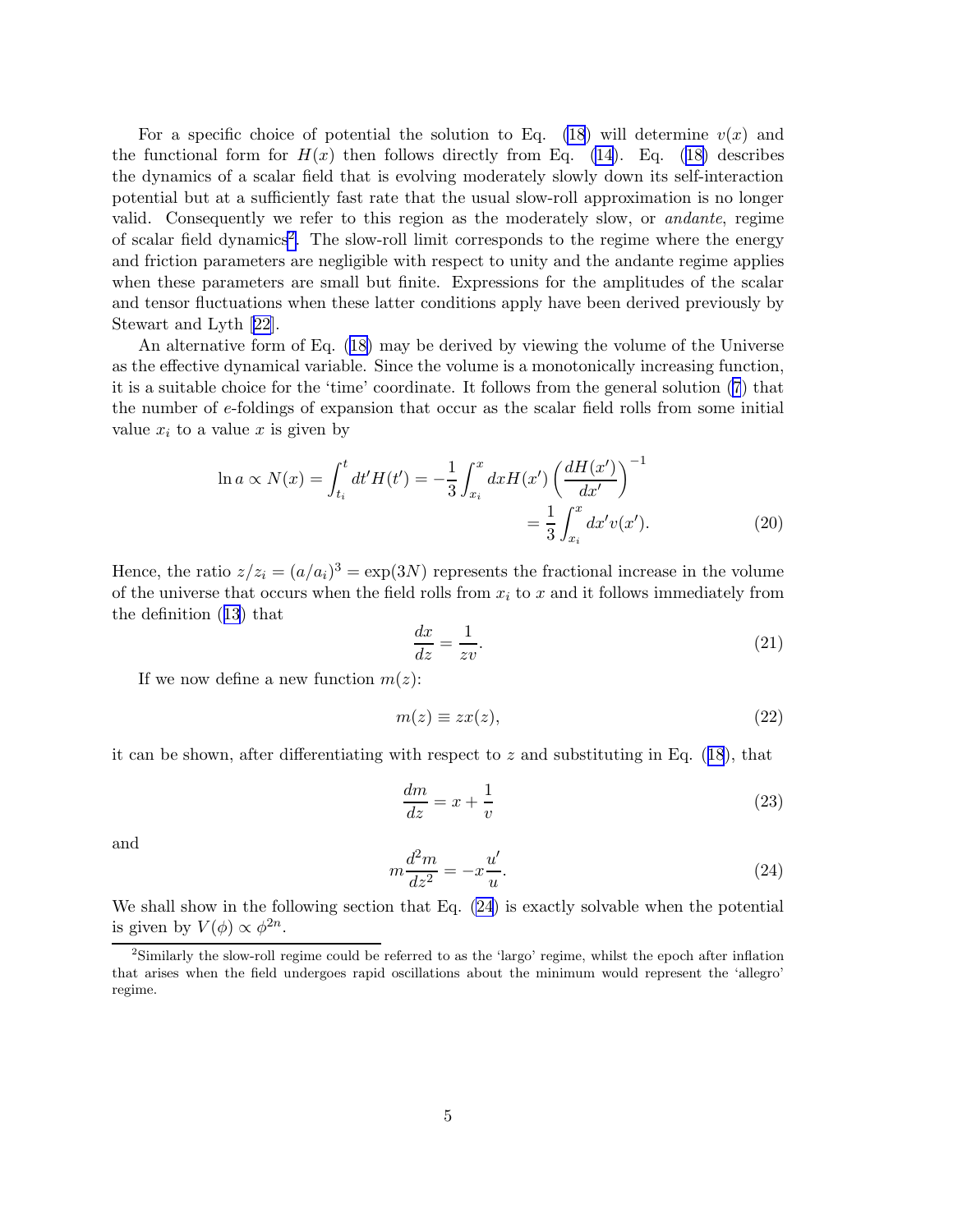### <span id="page-6-0"></span>4 Power Law Potentials

In this section we consider the class of power law potentials

$$
V(\phi) = \lambda \phi^{2n}, \qquad n = \text{constant.} \tag{25}
$$

where  $\lambda$  is the coupling constant. In the chaotic inflationary scenario, the andante regime should apply during the final stages of the inflationary expansion when the scalar field approaches the global minimum of its potential. In this region it is useful to consider the general inflationary potential as a truncated Taylor series expanded about this minimum. It is therefore a good approximation to assume the potential has the power law form (25) with positive-definite n. However, the class of potentials with  $n < 0$  is also interesting and potentials of this form may be important if the Universe contains a nonvanishing vacuum energy at the present epoch [\[23](#page-9-0)]. Moreover, they arise in generalized scalar-tensor theories when the Brans-Dicke parameter is viewed as a truncated Taylor series in the dilaton field [\[24\]](#page-9-0).

When the potential is a power law, Eq. [\(24](#page-5-0)) admits the first integral

$$
\frac{dm}{dz} = \pm (c - 2n \ln m)^{1/2},\tag{26}
$$

where c is an arbitrary constant. For consistency we require  $m > 0$  in Eq. (26), and since we assumed  $\dot{x} > 0$ , this implies that both x and z must be negative if  $n > 0$  and they must be positive if  $n < 0$ . However, |z| provides a measure of the amount of inflation that occurs and it varies much more rapidly than the scalar field x. Thus, the evolution of the function m is dominated by z, which implies that m increases as |z| increases. Consequently, the negative square root should be chosen when  $n > 0$  and the positive square root corresponds  $n < 0$ .

Eq. (26) is solved exactly in terms of the error function:

$$
z = b + \gamma \text{erf}\left[\mp \left(\frac{c}{2n} - \ln(zx)\right)^{1/2}\right],\tag{27}
$$

where b is the second integration constant and

$$
\gamma \equiv \left(\frac{\pi}{2n}\right)^{1/2} e^{c/(2n)}.\tag{28}
$$

This solution may be derived from the identity  $d[\text{erf}(y)]/dy = (2/\sqrt{\pi}) \exp(-y^2)$  [\[25](#page-9-0)].

Eq. (27) can be inverted to yield

$$
x(z) = e^{c/(2n)} \frac{1}{z} \exp\left[-\left(\text{Ierf}\left(\frac{z-b}{\gamma}\right)\right)^2\right],\tag{29}
$$

where  $\text{Ierf}(y)$  is the inverse error function and the expression for  $v(z)$  follows by substituting Eqs. (26) and (29) into Eq. [\(23\)](#page-5-0):

$$
\frac{1}{v} = -x - \sqrt{2n} \text{Ierf}\left(\frac{z-b}{\gamma}\right). \tag{30}
$$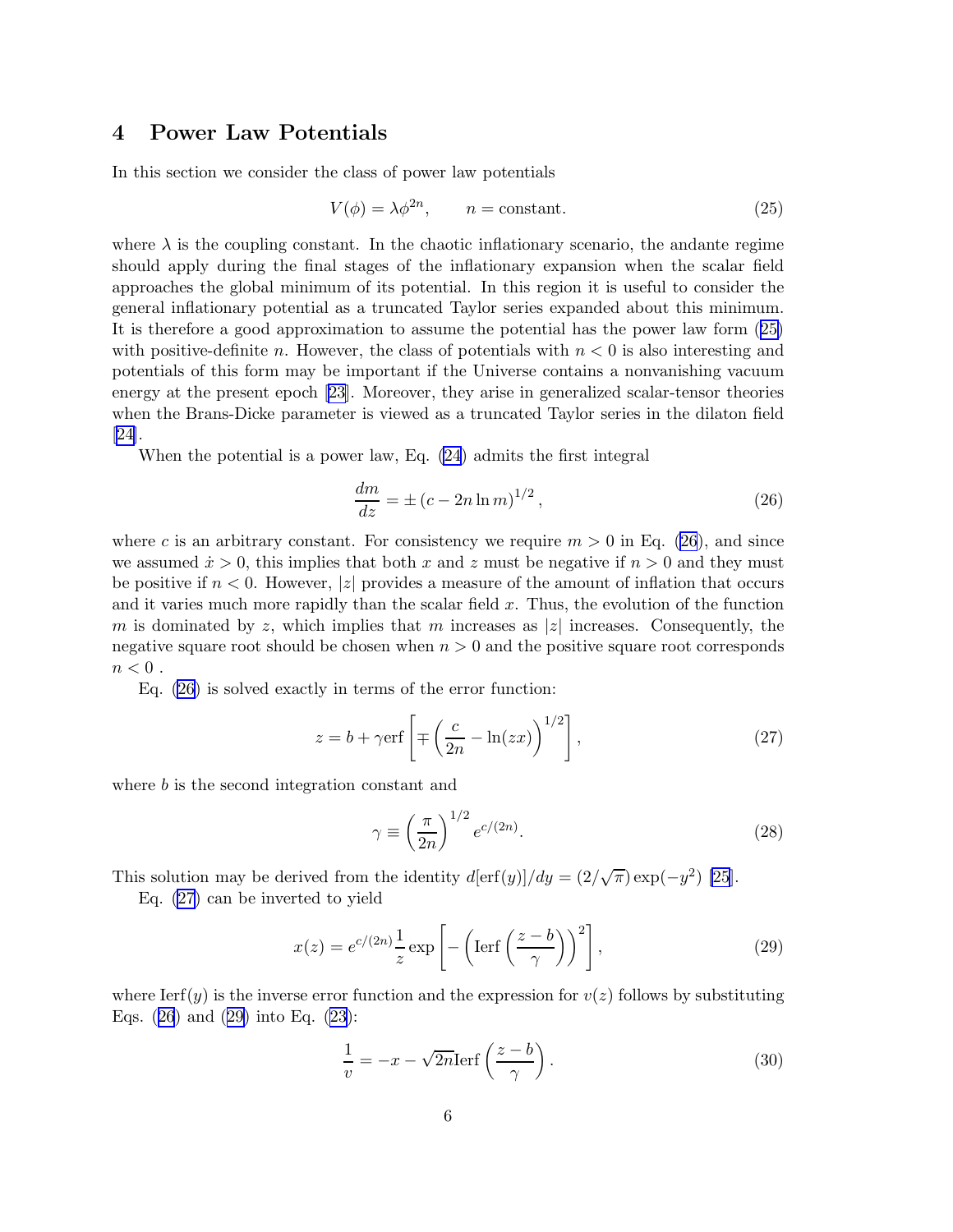<span id="page-7-0"></span>Finally we find  $z(x)$  by substituting Eq. [\(30\)](#page-6-0) into Eq. [\(29](#page-6-0)):

$$
z(x) = e^{c/(2n)} \frac{1}{x} \exp\left[ -\frac{1}{2n} \left( x + \frac{1}{v(x)} \right)^2 \right].
$$
 (31)

These solutions exhibit the correct qualitative behaviour that one would expect for a scalar field rolling down a polynomial potential. Figures 1a and 1b illustrate the behaviour of the functions  $x(z)$  and  $v^{-1}(z)$  for  $n = 1$ ,  $c = 0$  and  $b = -\gamma$  and similar results are found for others choices of these constants. A relatively small change in the value of the scalar field in the range  $-30 \leq x \leq -10$  results in a huge change in the value of z by a factor  $\sim 10^{180}$ . The origin of this behaviour is traced to the properties of the inverse error function. Ierf(y) is an odd function of y and is undefined for  $|y| > 1$ . For positive arguments it is a monotonically increasing function with  $\text{Ierf}(0) = 0$  and  $\text{Ierf}(1) = \infty$ . However, the slightest deviation of the argument from unity results in a sharp decrease in the value of the inverse error function. For example,  $Ierf(1 - 10^{-1000}) = 47.9$  and  $Ierf(1 - 10^{-100}) = 15.1$ . This implies that Ierf(y) is a relatively slowly varying function in the range  $0 \le y \le 1 - 10^{-10^3}$ and consequently z may change by a factor  $10^{10^3}$  without there being a significant change in the value of the scalar field. This feature leads to a rapid growth in the scale factor for a very small change in the value of the scalar field.

In the limit  $|x| \gg v^{-1}$  the functional form of the solution (31) implies that the scale factor may be expressed directly in terms of the scalar field as

$$
a(x) \propto \left(\frac{1}{x}\right)^{1/3} e^{-x^2/(6n)}.
$$
 (32)

From this expression it follows that Eq. [\(20\)](#page-5-0) may be employed to evaluate  $H(x)$ :

$$
H^2 = u^2 \left[ 1 + \frac{n}{x^2} \right]^n,\tag{33}
$$

and if one expands the right-hand side to first-order, the result is equivalent to Eq.([10\)](#page-3-0). Hence, the Salopek-Bond approximation [\[5\]](#page-8-0) is recovered from the parametric solution [\(29\)](#page-6-0)-  $(30)$  in the limit that v diverges.

Similar arguments apply when  $n < 0$ . Considering negative values of n is equivalent to Wick rotating  $\gamma$  to the imaginary axis, i.e.  $\gamma \to i\gamma$ . The error function with imaginary argument is related to the imaginary error function, erf $(iy) \equiv i\text{erfi}(y)$ , and it follows that solutions([29\)](#page-6-0) and([30\)](#page-6-0) take the form

$$
x(z) = e^{c/(2n)} \frac{1}{z} \exp\left[\left(\text{Ierfi}\left(\frac{z-b}{\sqrt{|\gamma^2|}}\right)\right)^2\right]
$$
(34)

and

$$
\frac{1}{v} = -x + \sqrt{2|n|} \text{Ierfi}\left(\frac{z-b}{\sqrt{|\gamma^2|}}\right),\tag{35}
$$

respectively. Figures 2a and 2b illustrate the evolution of  $x(z)$  and  $v^{-1}(z)$ . The De Sitter solution is the attractor at infinity for these models and the intermediate inflationary solution is recovered at large  $x$  [[8](#page-9-0)]. Solutions (34) and (35) illustrate analytically how these asymptotic solutions are reached.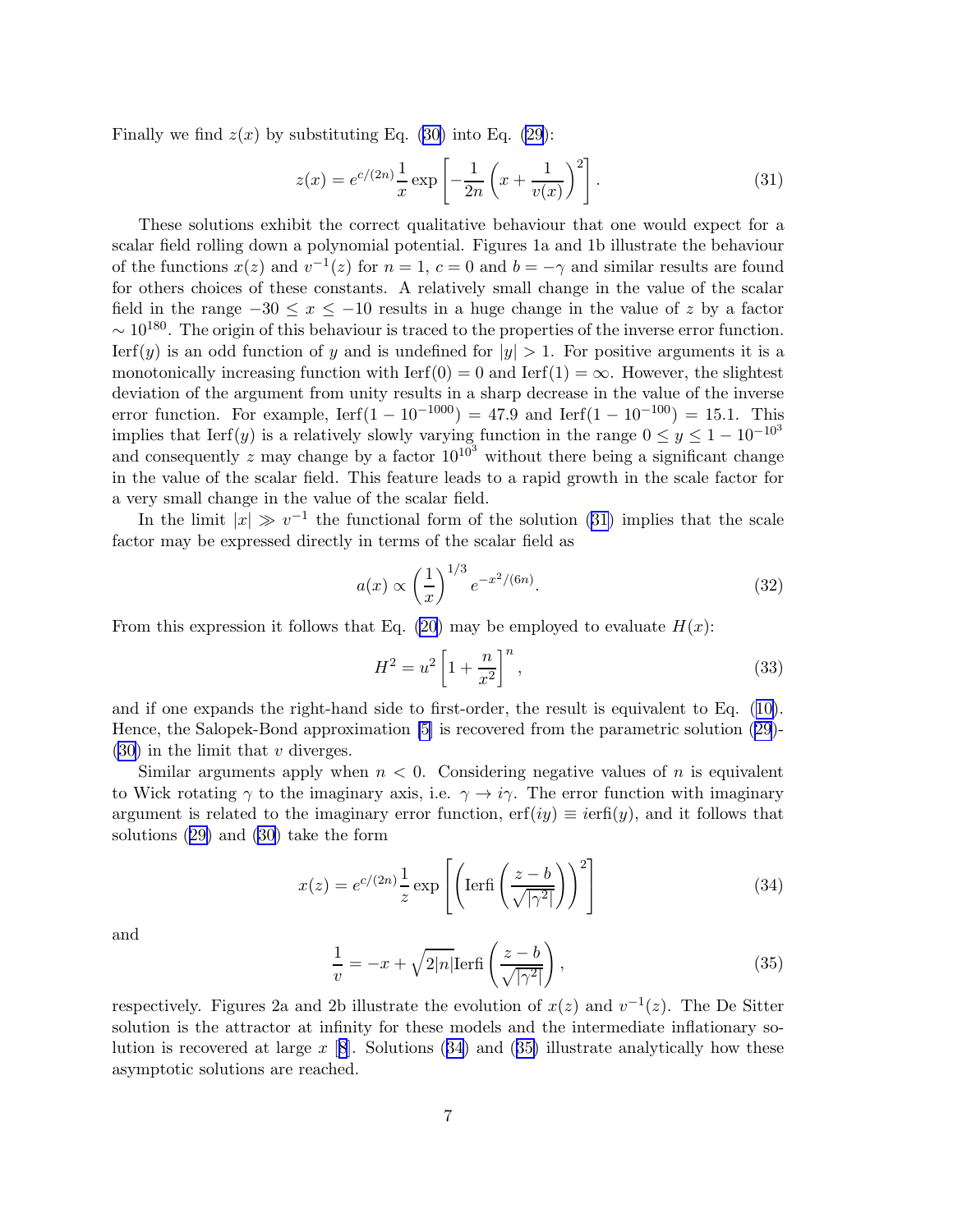### <span id="page-8-0"></span>5 Conclusion

In this paper we have considered deviations from the slow-roll approximation by including the first-order contributions from the kinetic energy and acceleration of the field. This allows a more accurate analysis of scalar field dynamics to be performed. Such improvements are expected to be relevant towards the final stages of inflation when the scalar field is close to the global minimum of its potential. In view of this we considered a class of power law potentials and an exact parametric solution to the field equations was found in terms of the inverse error function. This function exhibits some very interesting properties and it was shown how the rapid growth in the scale factor of the Universe during inflation is naturally explained by employing the properties of this function. Since a large increase in the scale factor for a very small change in the value of the scalar field is a generic feature of the inflationary scenario, we conjecture that the inverse error function may arise in the general solution to the field equations. This possibility is currently under investigation. The solutions presented here should improve our understanding of how the Universe moves out of the inflationary epoch and into the reheating phase. It will be interesting to investigate whether solutions to Eqs. [\(18](#page-4-0))and ([24](#page-5-0)) can be found for other potentials.

*Note*: After this work was completed we received a preprint by Liddle *et al.* that also discusses the slow-roll approximation though with a different method of analysis[[26\]](#page-9-0).

#### Acknowledgements

We would like to thank Luca Amendola, Robert Caldwell and Josh Frieman and Andrew Liddle for helpful conversations. JEL is supported by the Particle Physics and Astronomy Research Council (PPARC), UK. IW is supported in part by the Brazilian agency CNPq. The authors are supported at Fermilab by the DOE and NASA under Grant No. NAGW-2381.

#### References

- 1. A. H. Guth and S.-Y. Pi, Phys. Rev. Lett. 49, 1110 (1982); S. W. Hawking, Phys. Lett. B 115, 295 (1982); A. A. Starobinskii, Phys. Lett. B 117, 175 (1982).
- 2. J. D. Barrow, Phys. Rev. D 48, 1585 (1993).
- 3. F. Lucchin and S. Matarrese, Phys. Rev. D 32, 1316 (1985); J. D. Barrow, A. B. Burd and D. Lancaster, Class. Quantum Grav. 3, 551 (1986); J. Halliwell, Phys. Lett. B 185, 341 (1987);
	- J. D. Barrow, Phys. Lett. B 187, 341 (1987);
	- A. B. Burd and J. D. Barrow, Nucl. Phys. B 308, 929 (1988);
	- A. R. Liddle, Phys. Lett. B 220, 502 (1989).
- 4. A. G. Muslimov, Class. Quantum Grav. 7, 231 (1990).
- 5. D. S. Salopek and J. R. Bond, Phys. Rev. D 42, 3936 (1990).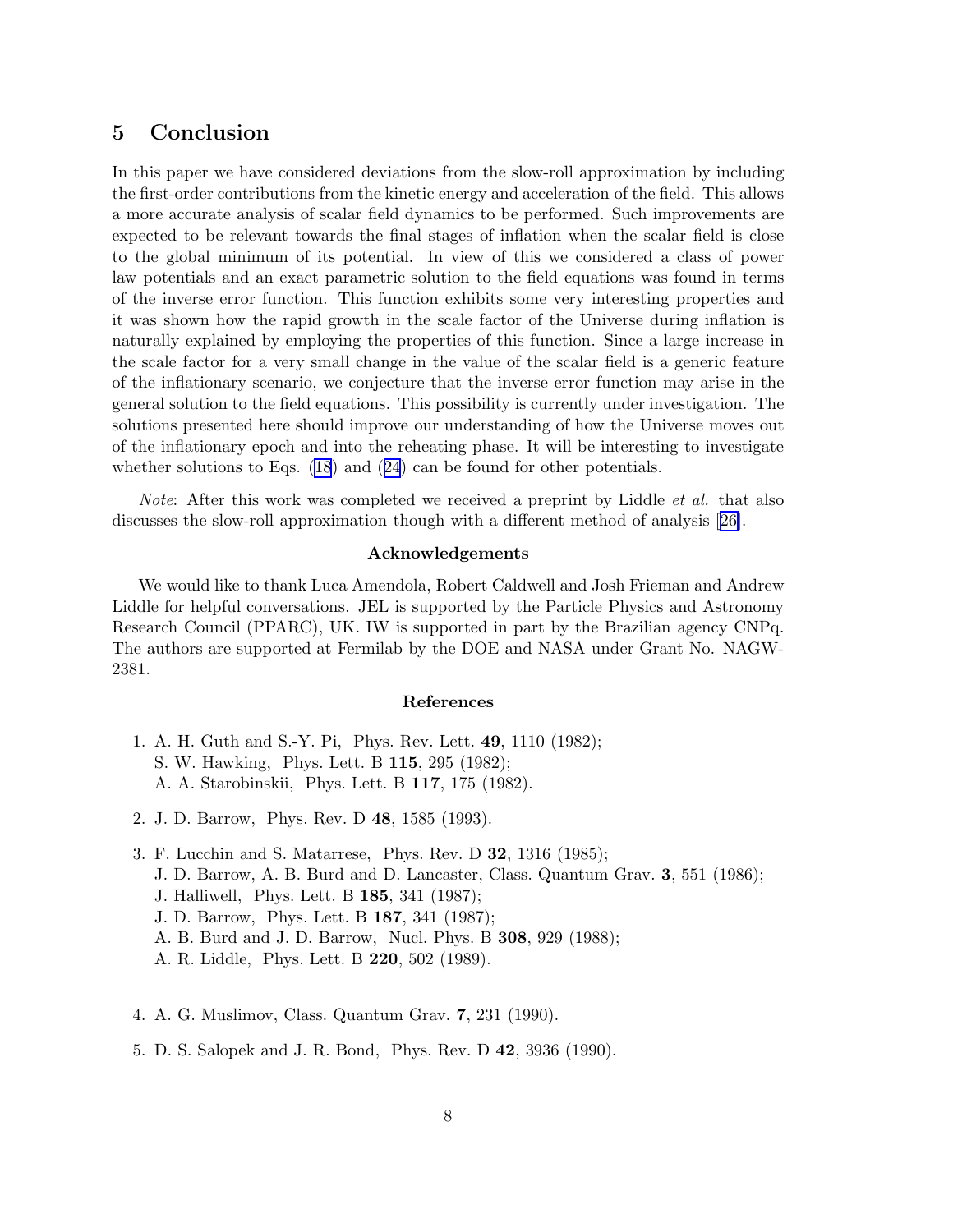- <span id="page-9-0"></span>6. D. S. Salopek and J. R. Bond, Phys. Rev. D 43, 1005 (1991).
- 7. J. E. Lidsey, Class. Quantum Grav. 9, 1239 (1992).
- 8. J. D. Barrow, Phys. Lett. B 235, 40 (1990); J. D. Barrow and P. Saich, Phys. Lett. B 249, 406 (1990); J. D. Barrow and A. R. Liddle, Phys. Rev. D 47, R5219 (1993).
- 9. A. D. Linde, Phys. Rev. D 49, 748 (1994).
- 10. G. F. R. Ellis and M. S. Madsen, Class. Quantum Grav. 8, 667 (1991).
- 11. J. E. Lidsey, Class. Quantum Grav. 8, 923 (1991).
- 12. B. J. Carr and J. E. Lidsey, Phys. Rev. D 48, 543 (1993); J. E. Lidsey, Mon. Not. R. astron. Soc. 266, 489 (1994).
- 13. S. P. Starkovich and F. I. Cooperstock, Ap. J. 398, 1 (1992) J. D. Barrow, Phys. Rev. D 49, 3055 (1994).
- 14. L. P. Grishchuk, Class. Quantum Grav. 10, 2449 (1993).
- 15. J. E. Lidsey, Phys. Lett. B 273, 42 (1991).
- 16. R. Arnowitt, S. Deser and C. W. Misner, in *Gravitation: An Introduction to Current Research*, edited by L. Witten (John Wiley, New York, 1962); M. A. H. MacCallum, in *Quantum Gravity: An Oxford Symposium*, edited by C. J. Isham, R. Penrose and D. W. Sciama (Oxford University press, Oxford, 1975).
- 17. J. E. Lidsey, Gen. Rel. Grav. 25, 399 (1993).
- 18. F. E. Schunck and E. W. Mielke, "A New method for Generating Exact Inflationary Solutions," Preprint [gr-qc/9407041,](http://arxiv.org/abs/gr-qc/9407041) 1994, unpublished.
- 19. E. J. Copeland, E. W. Kolb, A. R. Liddle and J. E. Lidsey, Phys. Rev. D 49, 1840 (1994).
- 20. P. J. Steinhardt and M. S. Turner, Phys. Rev. D 29, 2162 (1984); A. R. Liddle and D. H. Lyth, Phys. Lett. B 291, 391 (1992).
- 21. M. S. Turner, Phys. Rev. D 48, 3502 (1993).
- 22. E. D. Stewart and D. H. Lyth, Phys. Lett. B 302, 171 (1993).
- 23. B. Ratra and P. J. E. Peebles, Phys. Rev. D 37, 3406 (1988).
- 24. J. D. Barrow and K. Maeda, Nucl. Phys. B 341, 294 (1990).
- 25. *Handbook of Mathematical Functions*, edited by M. Abramowitz and I. A. Stegun, Natl. Bur. Stand. Appl. Math. Ser. No. 55 (U.S. GPO, Washington, D.C., 1965).
- 26. A. R. Liddle, P. Parsons and J. D. Barrow, "Formalising the Slow-Roll Approximation in Inflation", Sussex Preprint (1994).